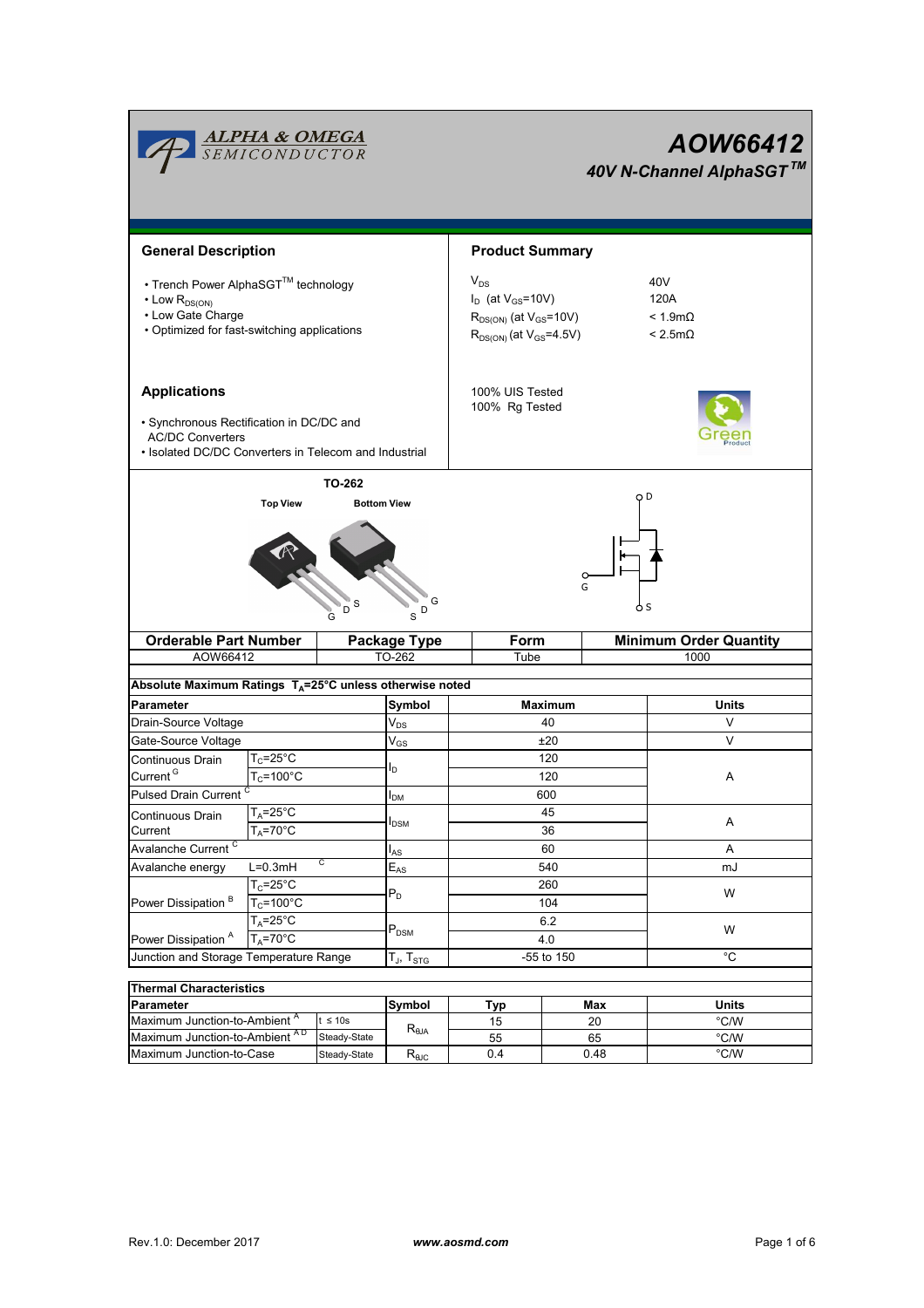

#### **Electrical Characteristics (TJ=25°C unless otherwise noted)**

| Symbol                                 | <b>Conditions</b><br>Parameter                                       |                                       |                                                            | Min  | <b>Typ</b>     | <b>Max</b> | <b>Units</b> |  |  |  |  |  |
|----------------------------------------|----------------------------------------------------------------------|---------------------------------------|------------------------------------------------------------|------|----------------|------------|--------------|--|--|--|--|--|
| <b>STATIC PARAMETERS</b>               |                                                                      |                                       |                                                            |      |                |            |              |  |  |  |  |  |
| <b>BV</b> <sub>DSS</sub>               | Drain-Source Breakdown Voltage                                       | $I_D = 250 \mu A$ , $V_{GS} = 0V$     |                                                            | 40   |                |            | $\vee$       |  |  |  |  |  |
| $I_{DSS}$                              | Zero Gate Voltage Drain Current                                      | $V_{DS}$ =40V, $V_{GS}$ =0V           |                                                            |      |                | 1          | μA           |  |  |  |  |  |
|                                        |                                                                      |                                       | $T_{\rm J}$ =55°C                                          |      |                | 5          |              |  |  |  |  |  |
| $I_{GSS}$                              | Gate-Body leakage current                                            | $V_{DS}$ =0V, $V_{GS}$ = $\pm$ 20V    |                                                            |      |                | ±100       | nA           |  |  |  |  |  |
| $V_{GS(th)}$                           | Gate Threshold Voltage                                               | $V_{DS} = V_{GS}$ , $I_D = 250 \mu A$ |                                                            | 1.3  | 1.8            | 2.3        | $\vee$       |  |  |  |  |  |
| $R_{DS(ON)}$                           |                                                                      | $V_{GS}$ =10V, I <sub>D</sub> =20A    |                                                            |      | 1.55           | 1.9        | $m\Omega$    |  |  |  |  |  |
|                                        | Static Drain-Source On-Resistance                                    |                                       | $T_J = 125$ °C                                             |      | 2.25           | 2.8        |              |  |  |  |  |  |
|                                        |                                                                      | $V_{GS} = 4.5V$ , $I_D = 20A$         |                                                            |      | 1.95           | 2.5        | $m\Omega$    |  |  |  |  |  |
| $g_{FS}$                               | <b>Forward Transconductance</b>                                      | $V_{DS}$ =5V, I <sub>D</sub> =20A     |                                                            |      | 100            |            | S            |  |  |  |  |  |
| $V_{SD}$                               | Diode Forward Voltage                                                |                                       |                                                            | 0.66 | 1              | $\vee$     |              |  |  |  |  |  |
| $I_{\rm S}$                            | Maximum Body-Diode Continuous Current <sup>G</sup>                   |                                       |                                                            | 120  | A              |            |              |  |  |  |  |  |
|                                        | <b>DYNAMIC PARAMETERS</b>                                            |                                       |                                                            |      |                |            |              |  |  |  |  |  |
| $C_{iss}$                              | Input Capacitance                                                    |                                       |                                                            |      | 8320           |            | pF           |  |  |  |  |  |
| $C_{\rm oss}$                          | $V_{GS}$ =0V, $V_{DS}$ =20V, f=1MHz<br><b>Output Capacitance</b>     |                                       |                                                            |      | 1438           |            | pF           |  |  |  |  |  |
| $C_{\text{rss}}$                       | Reverse Transfer Capacitance                                         |                                       |                                                            | 85   |                | pF         |              |  |  |  |  |  |
| $R_{g}$                                | Gate resistance                                                      | $f = 1$ MHz                           | 0.5                                                        | 1.15 | 1.8            | Ω          |              |  |  |  |  |  |
|                                        | <b>SWITCHING PARAMETERS</b>                                          |                                       |                                                            |      |                |            |              |  |  |  |  |  |
| Q <sub>a</sub> (10V)                   | <b>Total Gate Charge</b>                                             |                                       |                                                            | 100  |                | nC         |              |  |  |  |  |  |
| $Q_q(4.5V)$                            | <b>Total Gate Charge</b><br>$V_{GS}$ =10V, $V_{DS}$ =20V, $I_D$ =20A |                                       |                                                            |      | 45             |            | nC           |  |  |  |  |  |
| $\mathbf{Q}_\text{gs}$                 | Gate Source Charge                                                   |                                       |                                                            |      | 25             |            | nC           |  |  |  |  |  |
| $\mathsf{Q}_{\underline{\mathsf{gd}}}$ | Gate Drain Charge                                                    |                                       |                                                            | 7    |                | nC         |              |  |  |  |  |  |
| $\mathsf{Q}_{\text{oss}}$              | <b>Output Charge</b>                                                 | $V_{GS}$ =0V, V <sub>DS</sub> =20V    |                                                            |      | 56             |            | nC           |  |  |  |  |  |
| $t_{D(0n)}$                            | Turn-On DelayTime                                                    |                                       |                                                            |      | 19             |            | ns           |  |  |  |  |  |
| $\mathbf{t}_\mathrm{r}$                | Turn-On Rise Time                                                    |                                       | $V_{GS}$ =10V, V <sub>DS</sub> =20V, R <sub>L</sub> =1.0Ω, |      | $\overline{7}$ |            | ns           |  |  |  |  |  |
| $t_{D(off)}$                           | Turn-Off DelayTime                                                   | $R_{\text{GEN}} = 3\Omega$            |                                                            |      | 69             |            | ns           |  |  |  |  |  |
| $\mathsf{t}_{\mathsf{f}}$              | Turn-Off Fall Time                                                   |                                       |                                                            |      | 10             |            | ns           |  |  |  |  |  |
| $t_{rr}$                               | Body Diode Reverse Recovery Time                                     | $I_F = 20A$ , dl/dt=400A/ $\mu$ s     |                                                            |      | 26             |            | ns           |  |  |  |  |  |
| $Q_{rr}$                               | Body Diode Reverse Recovery Charge                                   | $I_F$ =20A, dl/dt=400A/ $\mu$ s       |                                                            |      | 83             |            | nC           |  |  |  |  |  |

A. The value of R<sub>BJA</sub> is measured with the device mounted on 1in<sup>2</sup> FR-4 board with 2oz. Copper, in a still air environment with T<sub>A</sub> =25° C. The Power dissipation P<sub>DSM</sub> is based on R <sub>θJA</sub> t≤ 10s and the maximum allowed junction temperature of 150°C. The value in any given application depends on the user's specific board design.

B. The power dissipation  $P_D$  is based on T<sub>J(MAX)</sub>=150°C, using junction-to-case thermal resistance, and is more useful in setting the upper

dissipation limit for cases where additional heatsinking is used.

C. Single pulse width limited by junction temperature  $\bar{T}_{J(MAX)}$ =150°C.

D. The  $R_{\theta JA}$  is the sum of the thermal impedance from junction to case  $R_{\theta JC}$  and case to ambient.

E. The static characteristics in Figures 1 to 6 are obtained using <300µs pulses, duty cycle 0.5% max.<br>F. These curves are based on the junction-to-case thermal impedance which is measured with the device mounted to a lar

maximum junction temperature of T<sub>J(MAX)</sub>=150°C. The SOA curve provides a single pulse rating.

G. The maximum current rating is package limited.

H. These tests are performed with the device mounted on 1 in<sup>2</sup> FR-4 board with 2oz. Copper, in a still air environment with T<sub>A</sub>=25°C.

APPLICATIONS OR USE AS CRITICAL COMPONENTS IN LIFE SUPPORT DEVICES OR SYSTEMS ARE NOT AUTHORIZED. AOS DOES NOT ASSUME ANY LIABILITY ARISING OUT OF SUCH APPLICATIONS OR USES OF ITS PRODUCTS. AOS RESERVES THE RIGHT TO IMPROVE PRODUCT DESIGN,FUNCTIONS AND RELIABILITY WITHOUT NOTICE.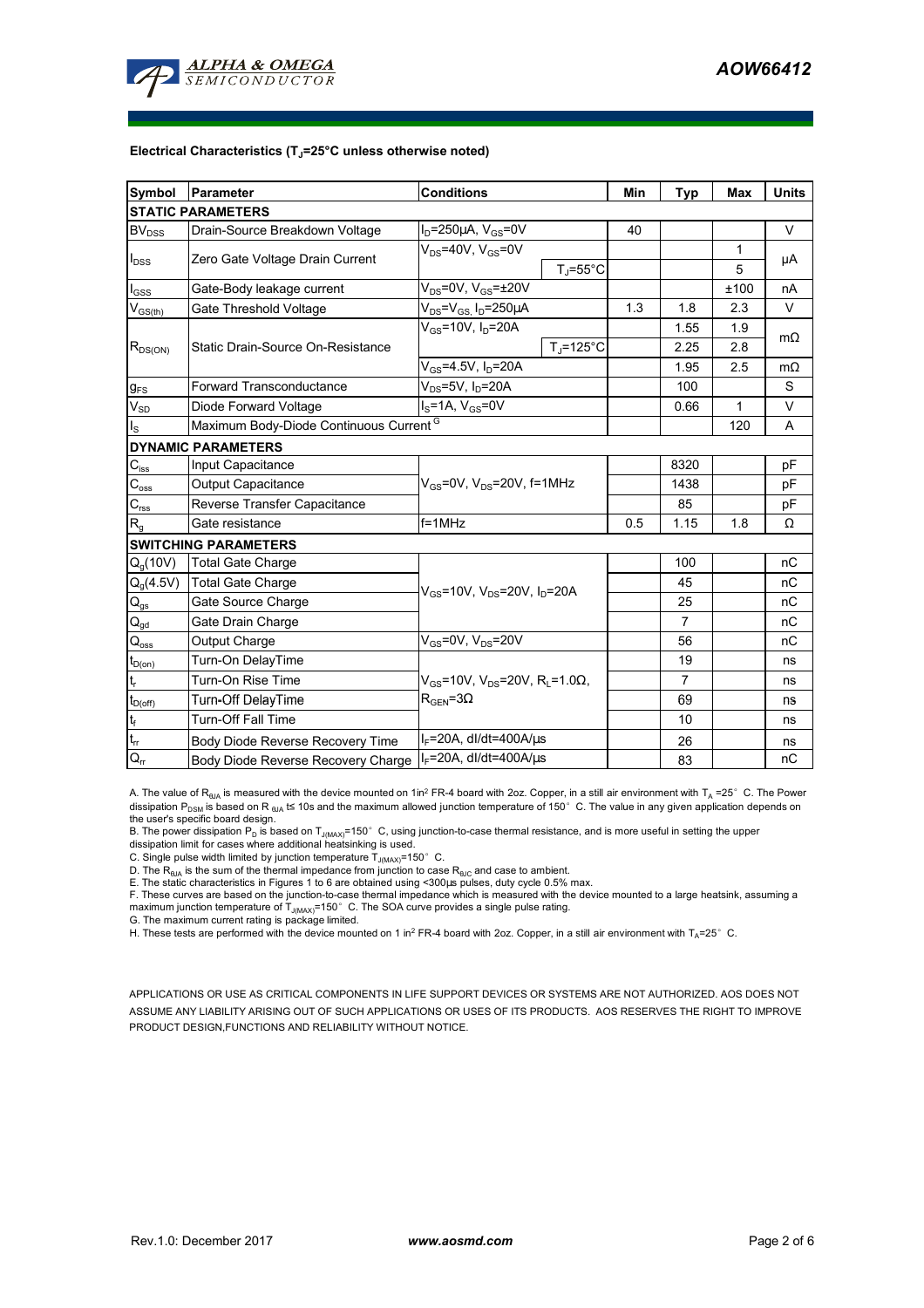

# **TYPICAL ELECTRICAL AND THERMAL CHARACTERISTICS**

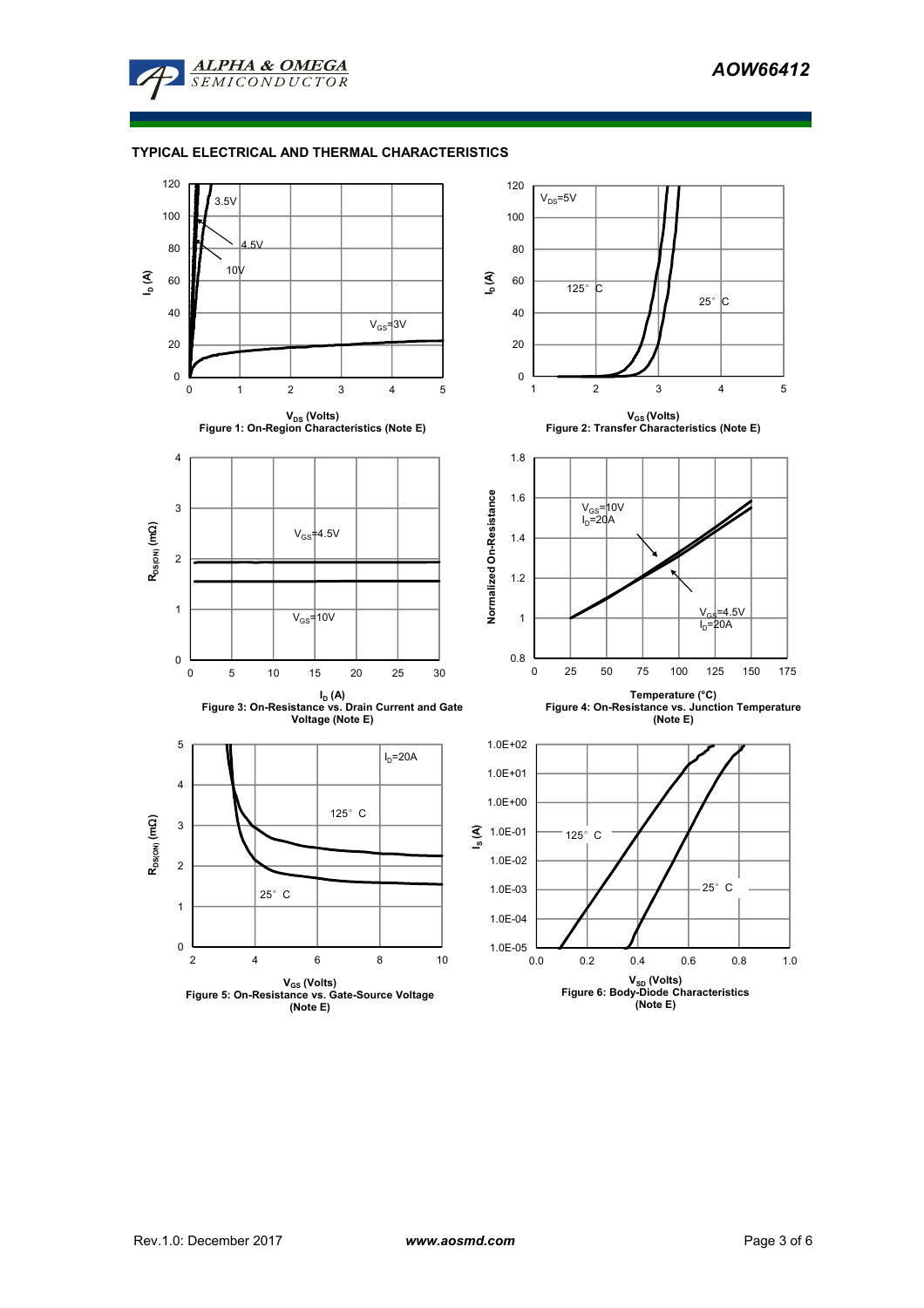

# **TYPICAL ELECTRICAL AND THERMAL CHARACTERISTICS**

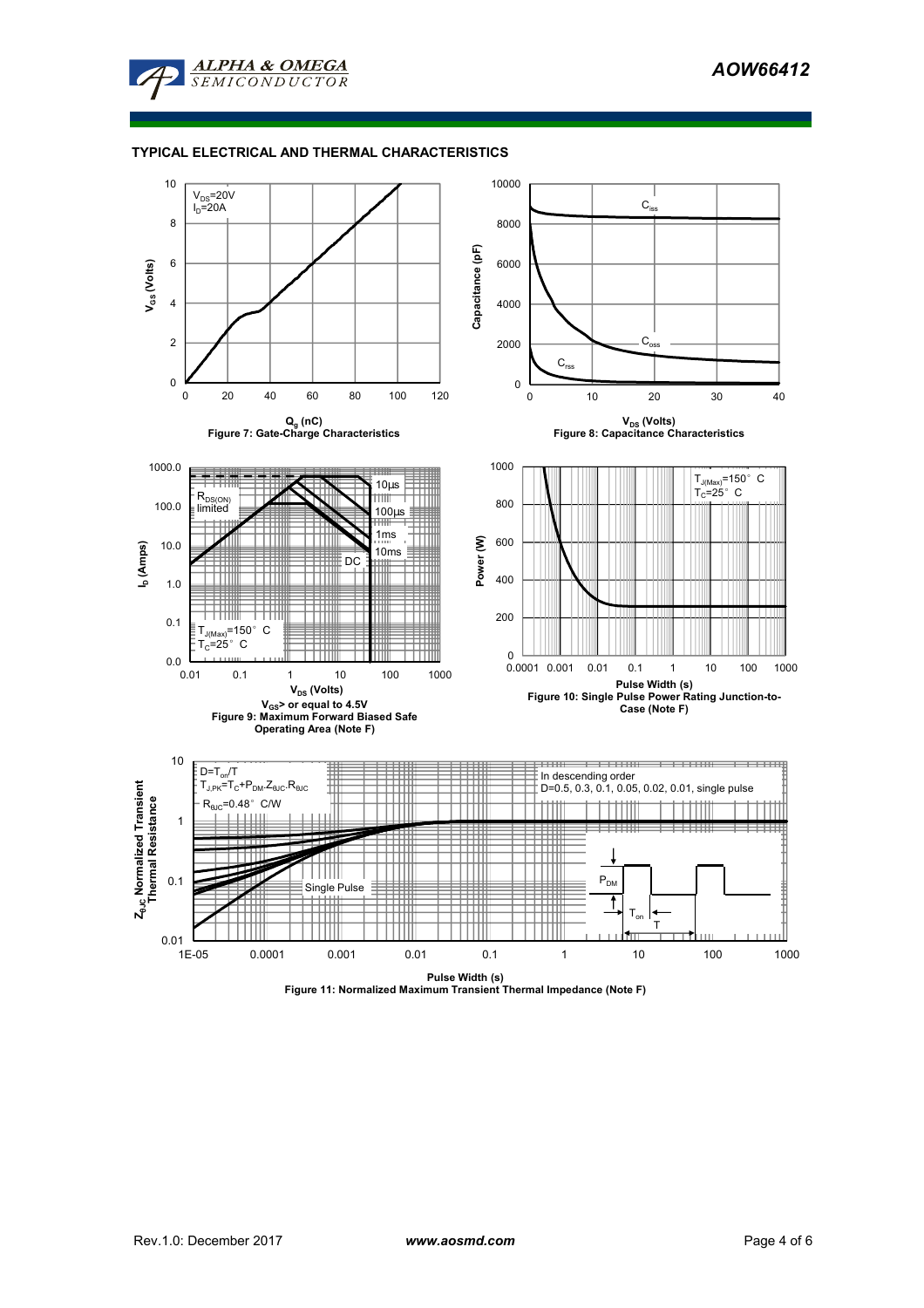

# **TYPICAL ELECTRICAL AND THERMAL CHARACTERISTICS**



**Pulse Width (s) Figure 16: Normalized Maximum Transient Thermal Impedance (Note H)**